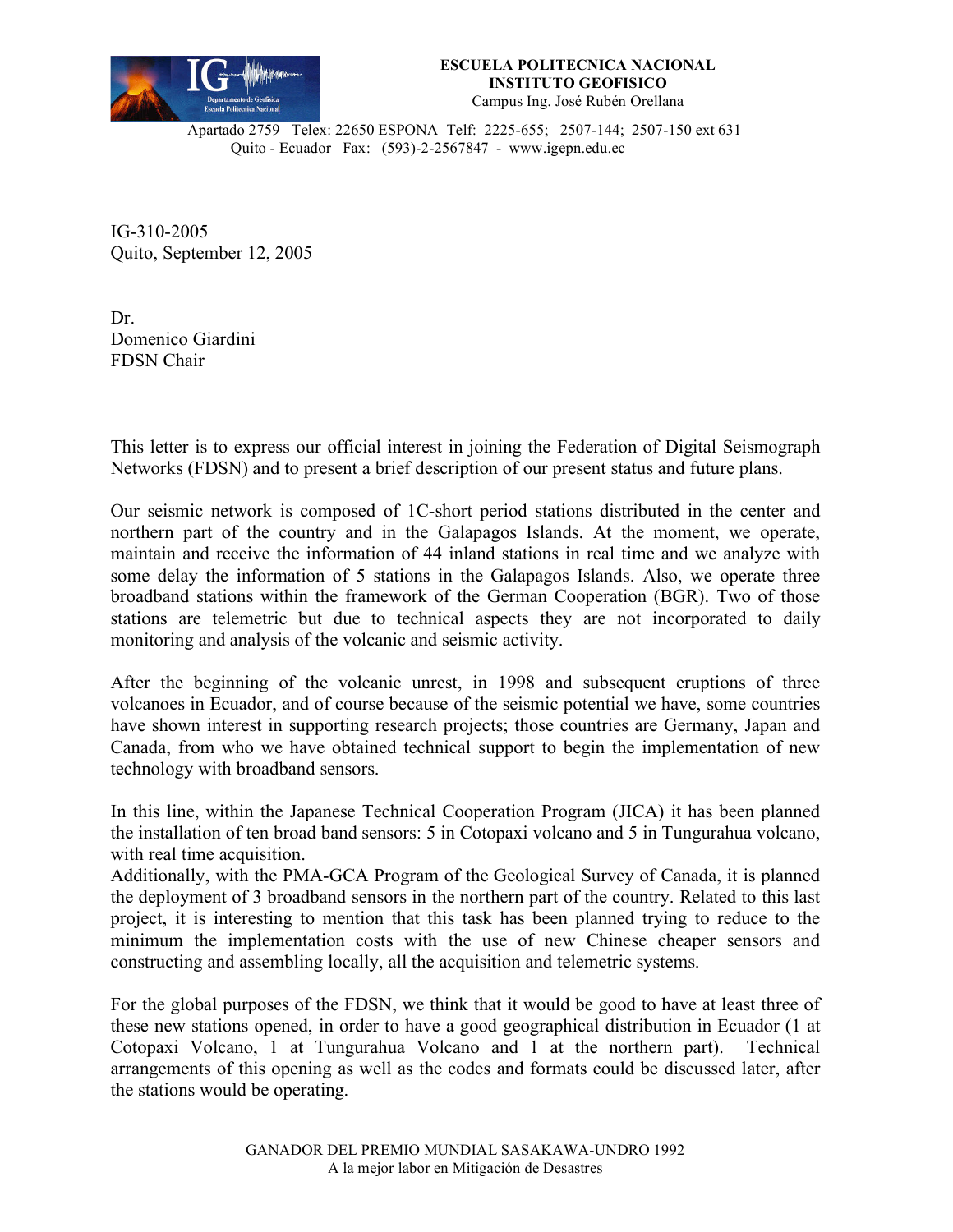

## **ESCUELA POLITECNICA NACIONAL INSTITUTO GEOFISICO** Campus Ing. José Rubén Orellana

Apartado 2759 Telex: 22650 ESPONA Telf: 2225-655; 2507-144; 2507-150 ext 631 Quito - Ecuador Fax: (593)-2-2567847 - www.igepn.edu.ec

Please find attached the characteristics of the future broad band stations with maps to better see the distribution; also a map showing our present seismic network.

Hugo Yepes A. **DIRECTOR** INSTITUTO GEOFÍSICO

**ATTACHMENTS**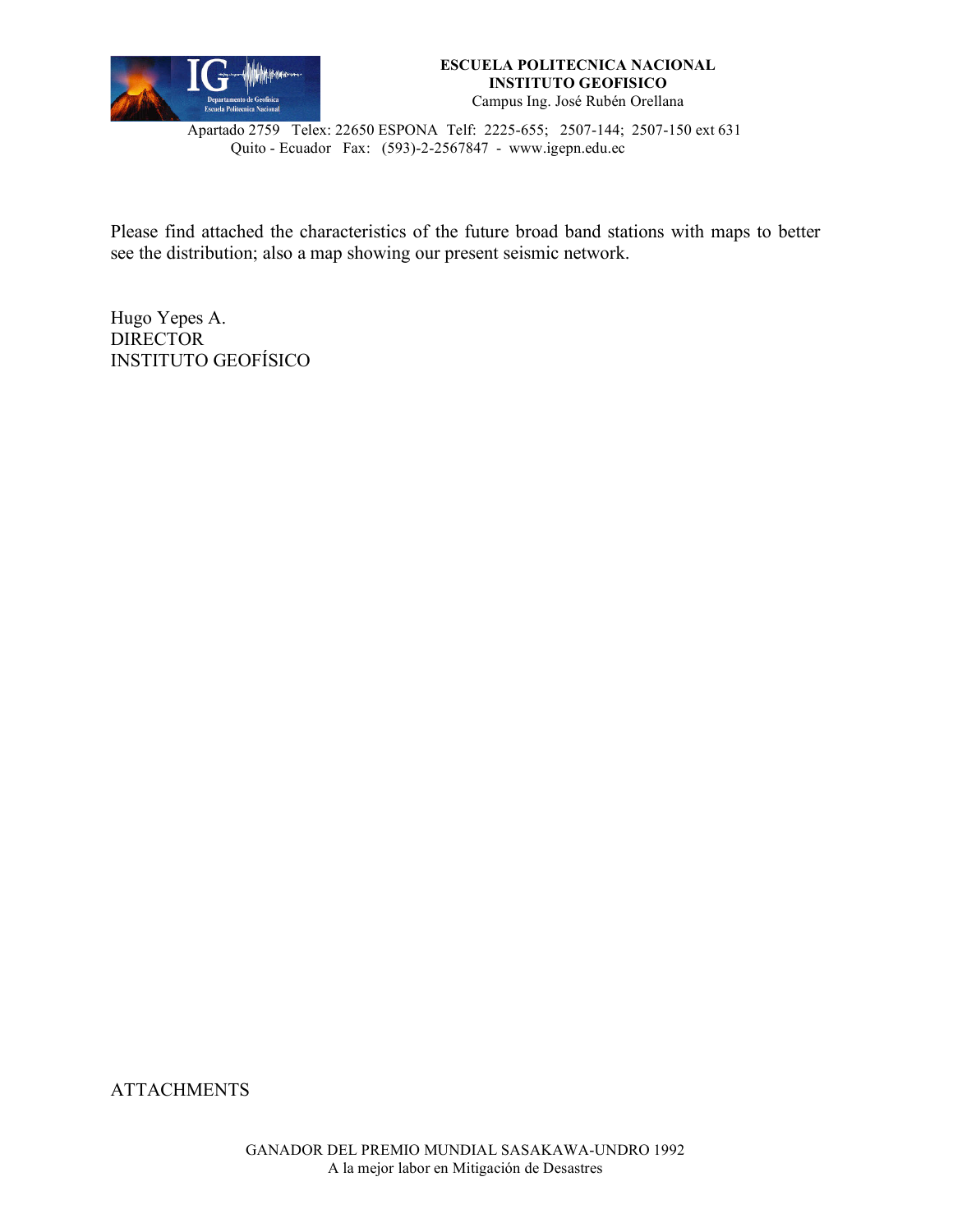

Apartado 2759 Telex: 22650 ESPONA Telf: 2225-655; 2507-144; 2507-150 ext 631 Quito - Ecuador Fax: (593)-2-2567847 - www.igepn.edu.ec

## 1. Technical characteristics

| <b>Project</b> | <b>Number of sensors</b> | Sensors to be opened | <b>Sensor</b> Type    |
|----------------|--------------------------|----------------------|-----------------------|
| <b>JICA</b>    |                          |                      | Guralp $40T$ , $30 s$ |
| PMA-GCA        |                          |                      | FBS-3B 23s-40Hz       |

2. Seismic Stations - JICA Cooperation



## 3. Seismic Stations – PMA-GCA Cooperation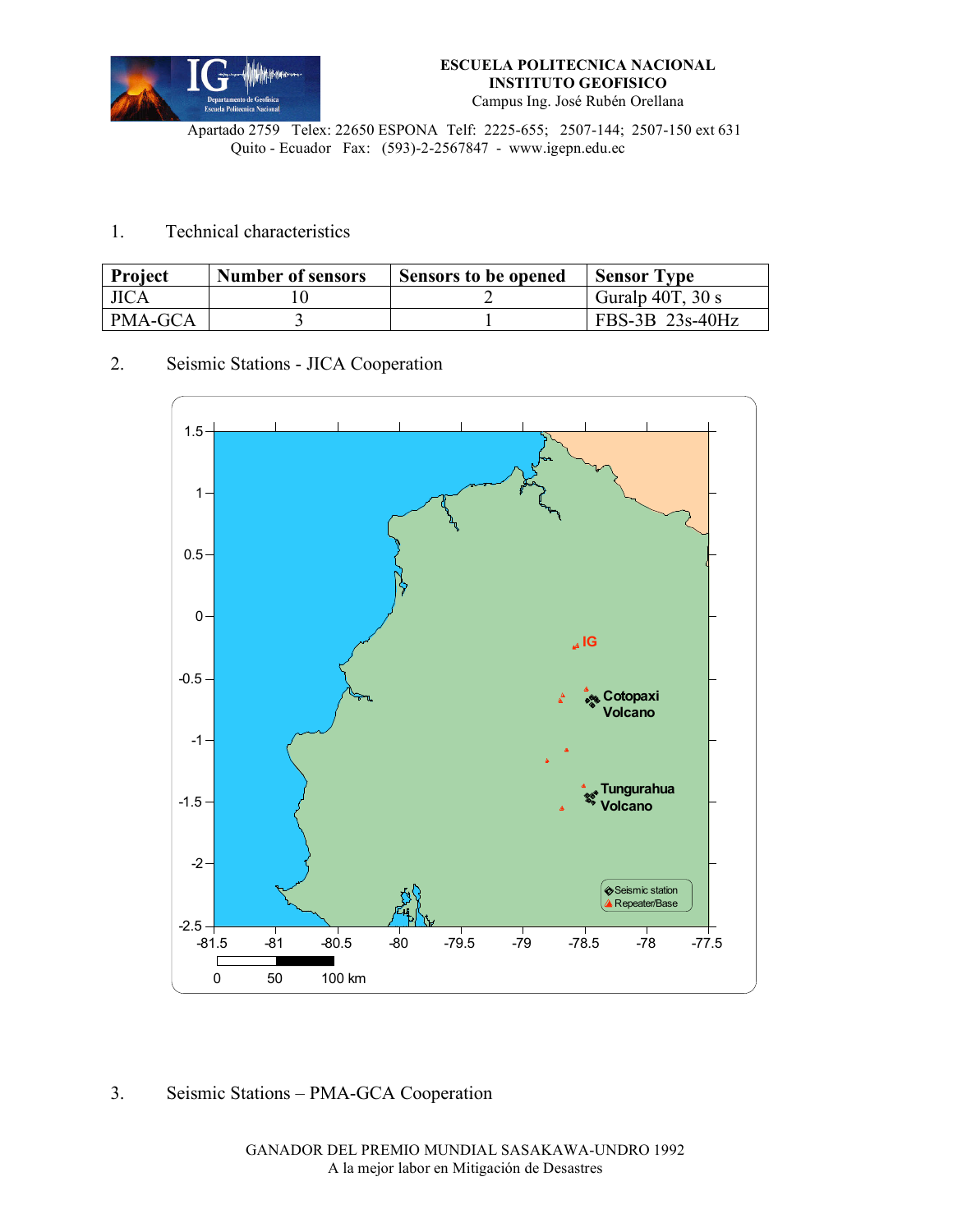

Apartado 2759 Telex: 22650 ESPONA Telf: 2225-655; 2507-144; 2507-150 ext 631 Quito - Ecuador Fax: (593)-2-2567847 - www.igepn.edu.ec



4. Present Ecuadorian Seismic Network